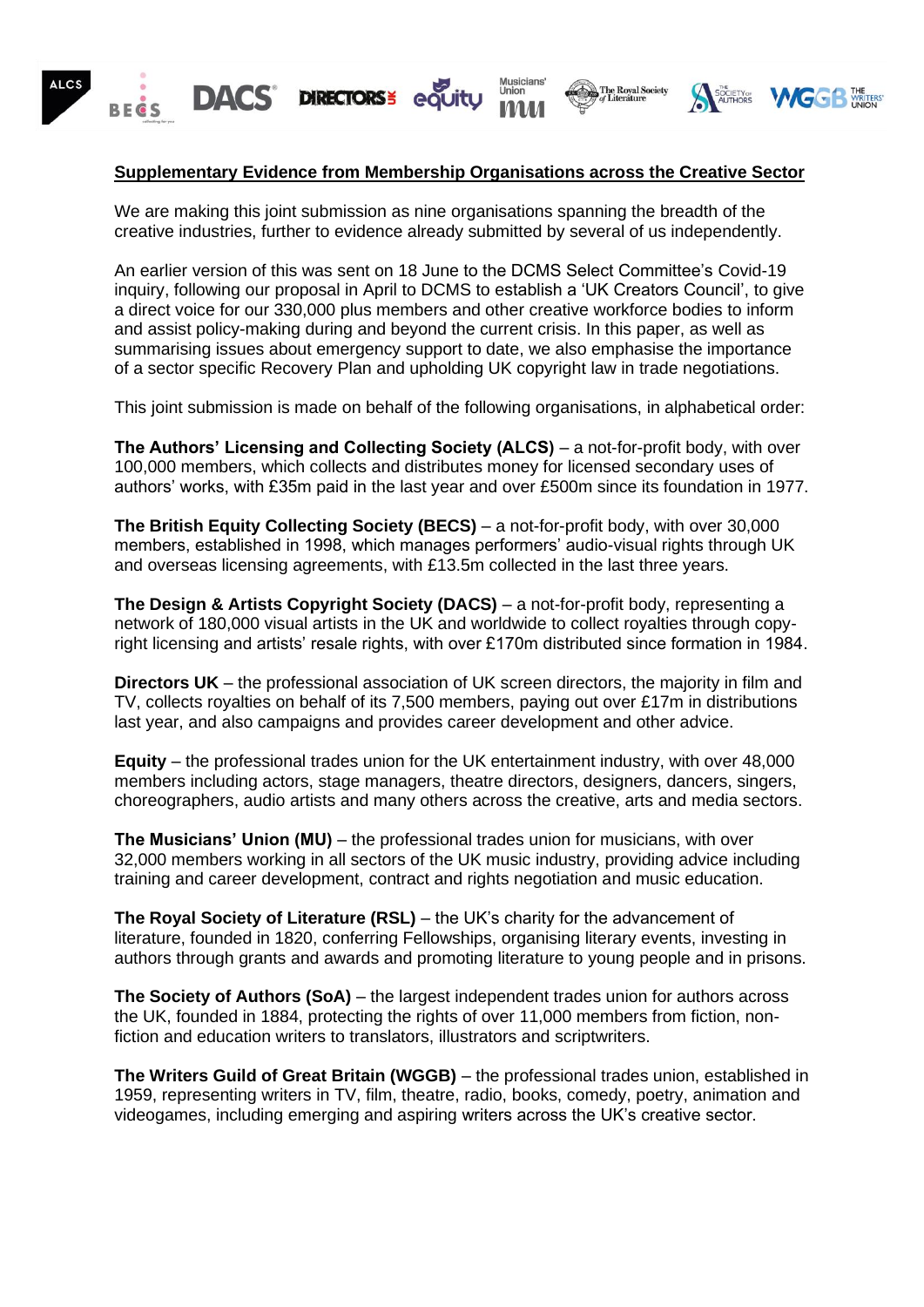

# **Continuing effects of the Corona crisis on the Creative and Cultural sectors**

It is hard to exaggerate the importance of the cultural and creative industries, not only to the life of the nation, but to the vibrancy of the wider UK economy and our country's 'soft power' across the world. And the lifeblood of companies and organisations active in the field are the creative individuals working for, with and alongside them.

The cultural and creative industries were responsible for £143 billion of the 'Gross Value Added' (GVA) generated by the UK in 2018 – 7.5% of the whole economy - and have grown far faster than the national average. According to DCMS statistics published during this inquiry, they employed 2.8 million people in 2019 – an increase of 32% since 2011, three times higher than the average growth rate for the economy as a whole.

Research from Oxford Economics, published on 17 June, projects that the creative industries now face a loss of £74 billion in turnover in 2020 - and £29 billion of GVA - as a result of the crisis and will be impacted at least twice as hard as the rest of the economy. In all, 406,000 jobs are expected to be lost this year - 119,000 of them permanent employees, and 287,000 freelancers – notwithstanding Treasury support schemes so far.

The inherently entrepreneurial nature of the cultural and creative industries brings its own challenges. Of the 362,000 businesses active in both sectors - according to DCMS' latest figures published on 29 May 2020 - the vast majority had fewer than 10 employees.

Characteristic of both, too, is the high proportion of self-employment: 33% (694,000) of the 2.1 million in the creative industries and almost 50% (332,000) of the 676,000 in culture, compared to 15% (5 million) of the country's workforce as a whole. Over 20% of all the selfemployed people in the UK, therefore, work in the cultural and creative industries.

Structurally, these vital parts of our national fabric and economic success have thus been acutely vulnerable to the disruption caused by the Corona crisis and its likely aftermath.

As things stand, as evidenced by submissions to this and other Select Committee inquiries so far, many parts of our creative and cultural industries have simply ground to a halt. In theatres and cinemas, the lights have gone out; art gallery sales have stopped and many artists struggle to visit their studios; TV and film productions have been shut down; commissions, arts projects and summer festivals have been cancelled; freelance and publishing contracts have been terminated, or postponed indefinitely; and, in many cases, the 'portfolios' of jobs with which creative people make ends meet – be it talks in schools, gigs in pubs, community projects or part-time work – have simply disappeared.

Many have fallen between the gaps in the Government's Job Retention Scheme (JRS), being neither an employee nor a 'limb (b) worker' on a PAYE scheme, or the Self-Employment Income Support Scheme (SEISS), owing to its prohibitive thresholds.

In some instances, many older, more established workers in the cultural and creative sectors are not entitled to Universal Credit, having built up savings above the £16,000 limit over the years, leaving them bereft of any Government support. Also left out have been many people who, at all stages of their careers, were advised and encouraged to establish and pay themselves through limited companies.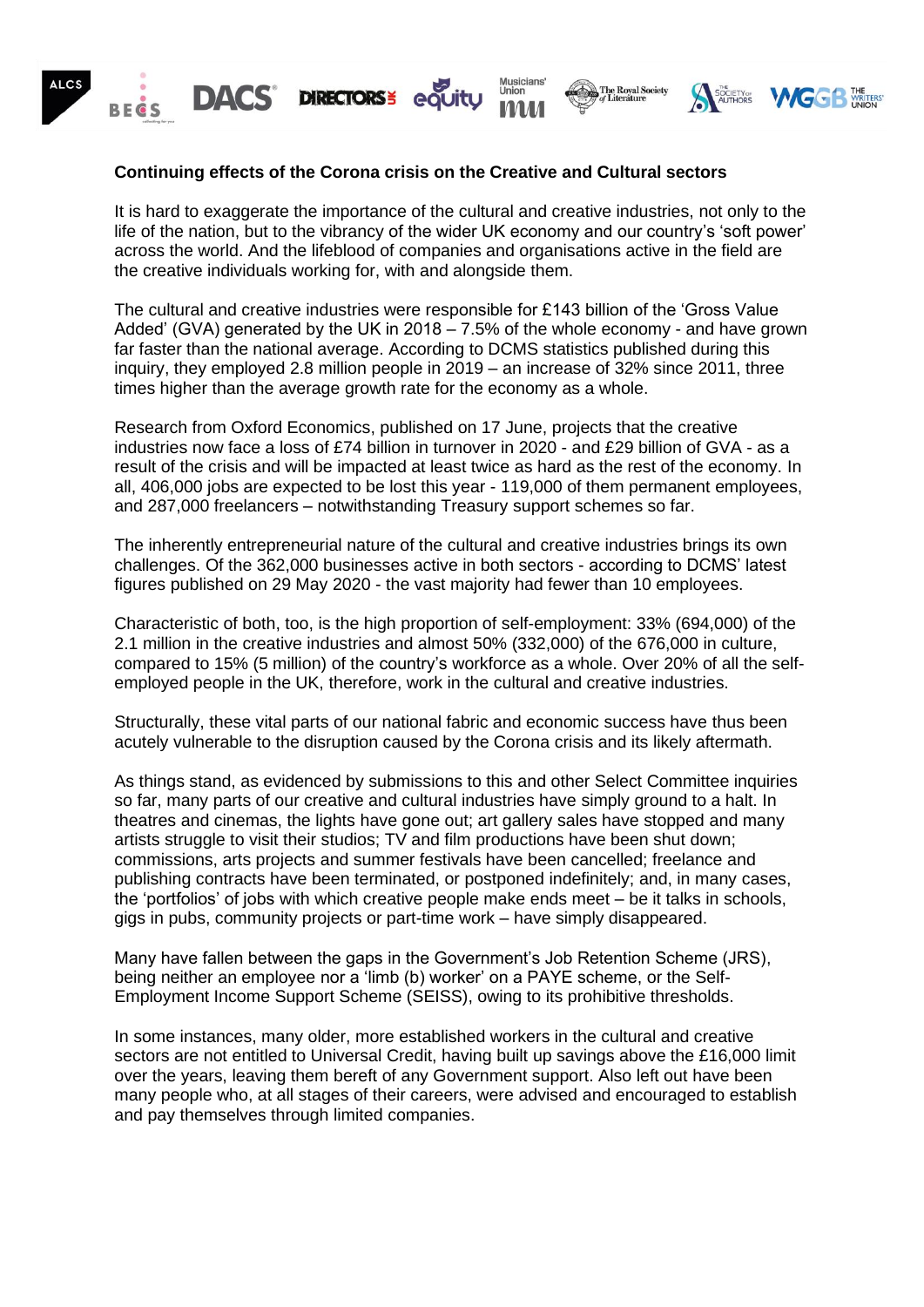

Throughout this crisis, we have done our utmost to advise and support our members. We have conducted surveys formally and informally, too, of the effects on their income, wellbeing and confidence about their future and careers.

And the picture, depressingly, is the same: for the majority, not least the self-employed, income is down, or work has dried up; and there is no clarity about what the future holds. Major cultural institutions also face an existential threat, so it is imperative that the Government marshals all-round support for recovery well beyond the health crisis itself.

**We have also made submissions to the Government on their behalf – to the Chancellor and DCMS, in particular – and, while appreciating the overwhelming nature of this crisis, we have no clear impression as to whether our voices have been listened to, or properly heard, especially as regards many of the self-employed.**

#### **Government assistance during the Covid-19 crisis so far**

We have, of course, welcomed the Government support measures so far during the crisis, including the Job Retention Scheme and Self-Employment Income Support Scheme, which follow models of intervention adopted overseas both now and after the 2008 financial crash.

Both have been extended, which was again very welcome, though they are time-limited and further support will be needed for recovery in the cultural and creative industries, despite the unprecedented, but as yet still unclear, £1.57 billion relief package announced on 7 July.

Currently, we are concerned that the JRS and SEISS schemes were not extended again by the Chancellor in his Economic Statement on 8 July. We believe that their planned ending is premature, with all the current uncertainty, and we hope he will re-think his approach.

We remain concerned, too, that support for freelancers and the genuinely self-employed under SEISS will run only until the end of August – and retain the same eligibility criteria as the first round - rather than to October as with the JRS. We believe that this is this unfair, as it treats the self-employed differently from 'furloughed' employees, and leaves gaps unfilled.

It also underlines a lack of complementarity between the two schemes and a persistent concern expressed since March in communications with the Government generally, and HM Treasury in particular, has been that the JRS and SEISS simply do not recognise that many workers in the cultural and creative industries have portfolio careers.

While we appreciate the complexities, and the need to protect against fraud, we have made numerous submissions about the gaps in SEISS, which leave so many people vulnerable. These were evident at the outset and we believe they could and should have been addressed, when the scheme was extended on 29 May. Our continuing concerns include:

• **The 50% of income from self-employment threshold should be removed, and earnings from other part-time sources taken into account. Many freelancers do not benefit from furlough under the JRS and have simply been left out – where PAYE contracts, for instance, have ended, or zero hours contracts now provide no work. They can certainly demonstrate, too, the adverse effects of the crisis.**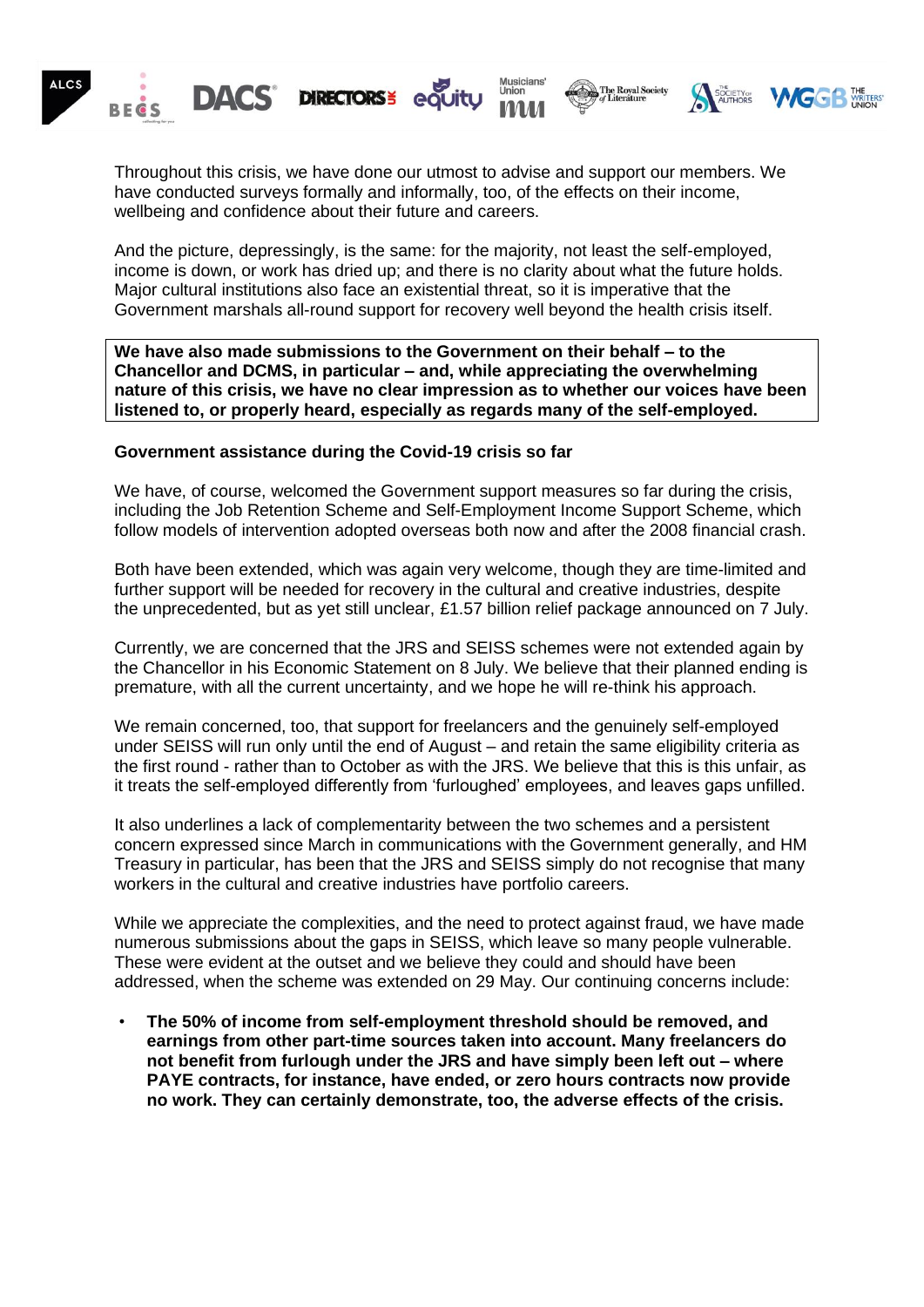

- **So significant a lacuna is this that the Government should consider allowing freelancers who were unable to claim under the first round of SEISS to do so under the second in July, after removing the 50% income threshold;**
- **Gross income should be taken into account, not net profits, as the scheme disadvantages freelancers with fixed ongoing expenses, such as workspace or equipment rent, insurance and materials. This would be simpler and fairer, given the monthly caps on SEISS grants. We accept that the Government's 'Bounce Back Loans' may have ameliorated some of the adverse effects of the scheme's design in this regard, but they simply do not go far enough;**
- **The recently self-employed should be allowed to benefit, not just those as of April 2019, many of whom may have had a lower income, too, after just setting up. This could be done on the basis of expedited 2019/20 tax returns, as HMRC has already been sending these out for completion;**
- **Tapering the scheme, so there is no £50,000 'cliff edge' or removing it entirely given the caps, as many in the creative industries living in high cost areas such as London and the South East are not super-wealthy, and may not have substantial savings on which to draw;**
- **Extending the scheme to the self-employed operating through limited, personal service companies – which many have been encouraged to set up - and taking income from them via demonstrable dividends, given again that there is a monthly cap on the grants available;**
- **Taking into account the effects on income of periods spent on maternity/ paternity leave or caring responsibilities, given that evidence about circumstances is needed anyway.**

Addressing these gaps in SEISS would have gone further towards having a simpler, fairer and more comprehensive 'income guarantee' for the genuinely self-employed - as many people have been urging - during a time of acute vulnerability in this crisis.

In announcing the scheme, the Chancellor said that SEISS would cover 95% of people, who gained the majority of their earnings from self-employment. That, of course, left out many genuinely hard-working people and the Institute of Fiscal Studies (IFS) estimated that only 62% of the country's five million self-employed would actually benefit.

Of that total, over one million are engaged in the UK's creative and cultural sectors and our membership surveys bear out the IFS' prediction - and the acute effects of these gaps on those people and their families, leaving inadequate Universal Credit as a last resort.

The Government has also introduced welcome other help, including Business Interruption and Bounce Back Loans, Discretionary Grants and Business Rates Relief. Comments on these schemes have been made by other submissions to this inquiry, including concerns regarding cultural institutions and studios ineligible for help with business rates or grants.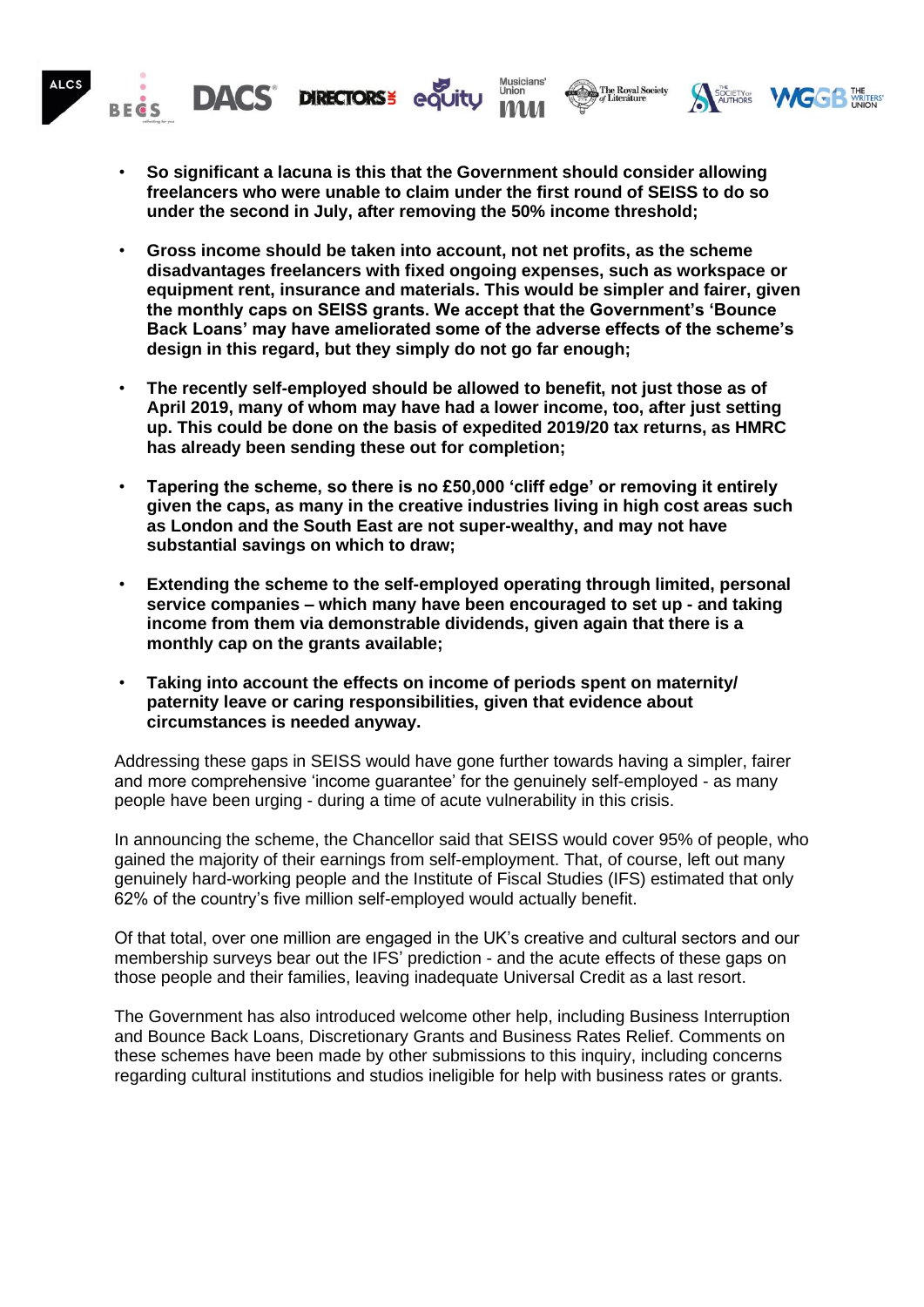

With consumption of creative content increasingly moving online, too, we remain extremely concerned about the long-term future of our town centres. The cinemas, theatres, book and art shops, galleries, cultural and leisure venues that are so fundamental to them have been disproportionately affected by the crisis. Notwithstanding the Government's welcome interventions to date, a comprehensive plan for our high streets is now urgently needed to ensure that these businesses can survive and thrive, and all who support them likewise.

## **The Arts Council, Emergency Funding and new Cultural Relief Package**

Funding from Arts Council England and its counterparts in Scotland, Wales and Northern Ireland is vital for our creative and cultural sectors, as are their long-term sustainability.

As the biggest funder, ACE reacted commendably quickly to the crisis, with a £160 million Covid-19 support package, comprising £90 million to National Portfolio and Creative People & Places-led organisations, £50 million for other bodies and £20 million for individuals.

In all, ACE received 10,295 applications from individuals, of which 7,491 (73.2%) were successful and it awarded £17.1 million, an average of £2,285 to each. There were also 3,393 applications from other bodies, of which 2,187 (64.6%) received grants totalling £47.7 million - an average of £21,862 for each successful organisation.

The scale of the need for support is evident in the demand ACE met during the process and, while its efforts were admirable, many were unsuccessful and the resources were a drop in the ocean set against the existential challenge the sector and individuals face.

With its grants for freelancers aimed primarily at people already working with publicly funded projects, ACE also made a welcome £4 million contribution in total to the crisis funds quickly established and supported by our members, via the Authors Emergency Fund, the Equity Charity Trust, Help Musicians UK, the Theatrical Guild, Outdoor Arts UK, the Dance Professionals Fund and a-n The Artists Information Company.

These funds for people in dire financial need, however, were quickly exhausted and, with Covid-19 the priority, ACE also halted applications for new projects in its everyday course.

So far, ACE has also made awards of £33.1m from its £90m NPO/CPP pot to 196 organisations across the country. London benefitted the most, with 77 recipients gaining 38.7% of the funding, and the biggest awards will go to Sadler's Wells and the English National Ballet, as well as the Design Museum, big regional museums and theatres.

On 7 July, with theatres and other venues already closing, and staff being made redundant, the Government reacted by announcing an unprecedented £1.57 billion relief package for the country's cultural, arts and heritage sectors, which was of course widely applauded.

Beyond the headline figures, however - including the £1.15 billion 'support pot' for cultural organisations in England, through a mix of £880 million in grants and £270 million of loans – there is as yet no detail as to how this will be administered and who will be eligible.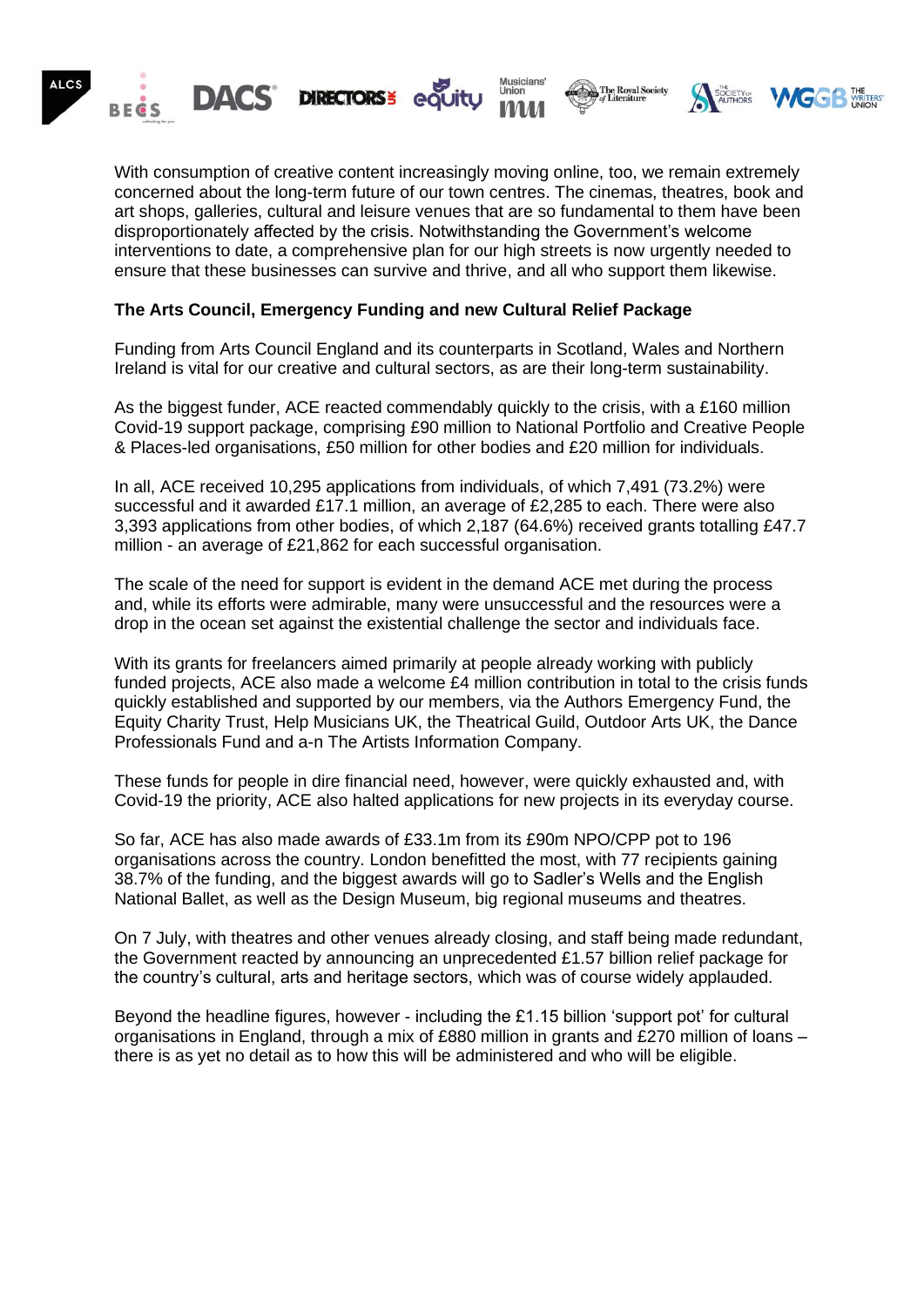

Decisions on awards, DCMS has said, '*will be made working alongside expert independent figures from the sector including Arts Council England and other specialist bodies such as Historic England, National Lottery Heritage Fund and the British Film Institute.*'

The lack of certainty, indeed, was reflected in ACE's own reaction to the announcement: *'There is a lot of detail yet to understand in the package.*' ACE added, though, that the Government had made it clear that the focus would again be on 'bricks and mortar', including theatres, museums and galleries, and organisations such as orchestras, dance and arts companies which play a vital role in cultural life without having their own venues.

This will be, of course, immensely welcome to everyone who works for and with the organisations which will benefit, including many of our members. We are concerned, however, that in determining eligibility for grants and loans the needs of a great many freelancers across the cultural and creative industries will be left unaddressed – and at a time when the SEISS scheme, with all its gaps, will shortly come to a close.

To its credit, ACE itself has recognised this, and the limits on its support for individuals as opposed to organisations, so far: *'We're very aware that this crisis has also shown the value and the vulnerability of the creative army of freelance artists, performers, curators, technicians, writers, directors, producers, makers and other workers who make up the majority of our workforce,'* ACE said in reaction to the package, and the uncertainty ahead.

In response, ACE's National Lottery Projects Grants programme – which re-opens on 22 July, with a budget of £59.8 million – will now be re-prioritised to help fund smaller organisations and individual creative freelancers, with guidance published shortly.

While this recognition is welcome, in the absence of further targeted support and a wider DCMS Recovery Plan, it is unlikely to be sufficient for the future of the immense number of freelancers and self-employed across the breadth of our cultural and creative industries.

Further contributions to the emergency funds we have established to help individuals in the most immediate need would certainly be welcome, too, as we know our members well. But this, too, can only be a short-term stopgap, when a longer term response is required.

A particular concern for writers, composers and others across the creative sector is the preexisting backlog of work, which may result in no new commissioning for an extended period, beyond the re-opening of theatres and other venues and after SEISS has long ended. We support, therefore, establishing a New Commissioning Fund to protect new work and help offset this. This is just one example of how a wider Recovery Plan could support the sector.

**Individuals in our creative and cultural industries, who underpin its success, need much more support, including easily accessible grants and loans, tailored to the specific circumstances, characteristics and needs of these vitally important sectors. Many freelancers, including artists, writers, musicians, performers, directors and teachers of the creative arts, have not been helped so far and remain unlikely to qualify for the latest relief packages. It is only fair that they should also have support.**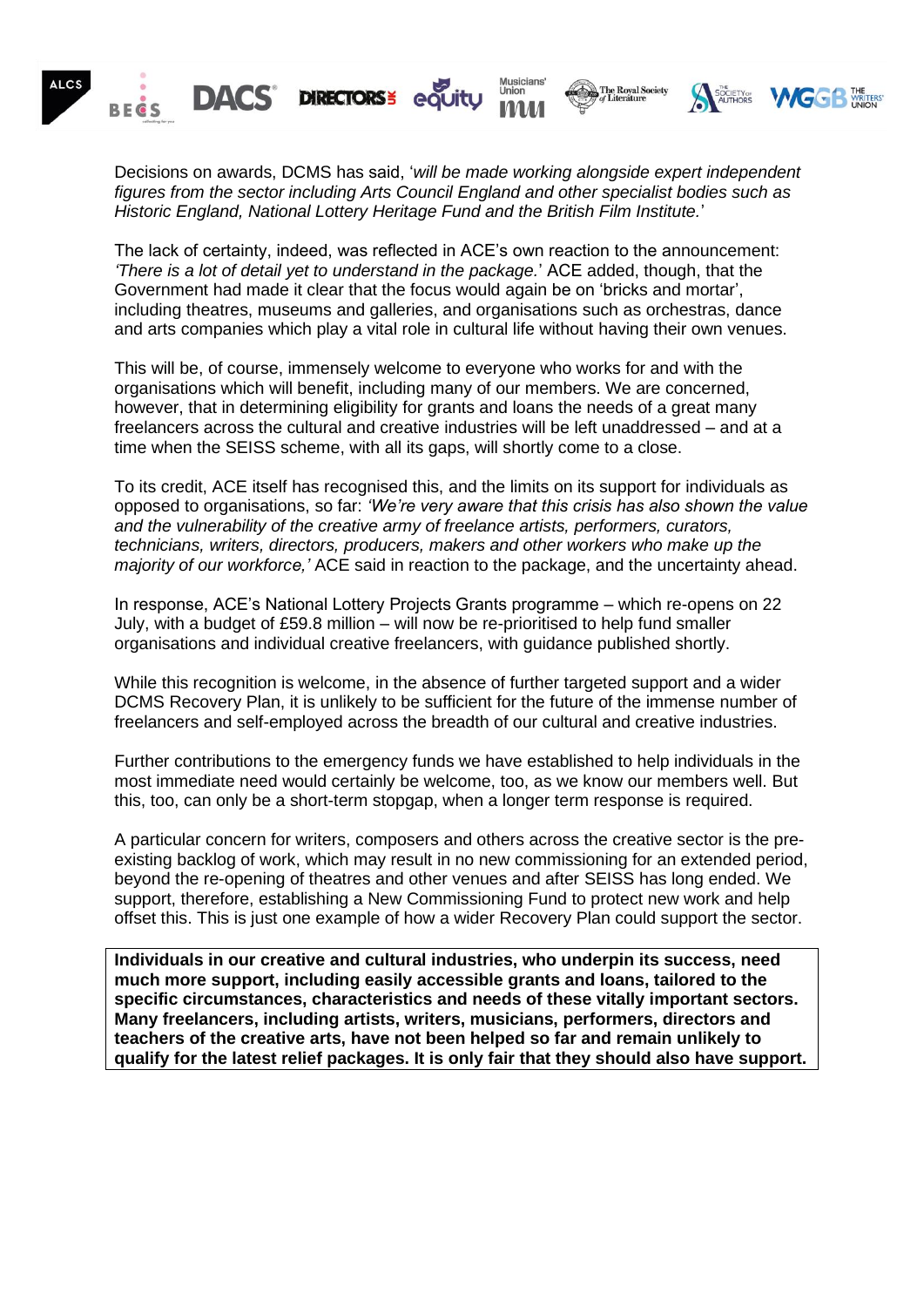

### **Addressing the challenges for the future beyond Covid-19**

As the UK takes tentative steps out of lockdown, the challenges for the creative and cultural sectors are immense, not least with 'social distancing', the risk of a second wave and the effects of the crisis so far - as they are for other DCMS areas, including tourism and sport.

As a next step, on 20 May DCMS announced the creation of a new 'Cultural Renewal Task Force', chaired by the Secretary of State, with eight Working Groups led by ministers. Neil Mendoza - a DCMS Non-Executive Director and Provost of Oriel College – was also appointed as the new Commissioner for Cultural Recovery and Renewal.

This initiative was also welcome, though the eight-strong Task Force's membership seems to have been selected *ad hoc.* Its remit for 'renewal', beyond re-opening recreation and leisure venues (alongside four other Task Forces, including two involving BEIS for pubs, restaurants and 'non-essential' retail), also remains unclear at present, not least as regards securing strategic, sector-specific funding for the future beyond the cultural relief package.

While we appreciate the need to act urgently, DCMS did not announce an open call for expressions of interest in joining the eight Working Groups and the process of constituting them was opaque.

**We hope, however, that the role of the Task Forces will develop beyond guidance on safe re-opening of venues and that they will be open to further co-option and input from organisations not represented. Certain key interest groups, including bodies speaking for visual artists and writers, have not been included at present and further measures for the future would benefit from their voices.** 

As a result of this crisis, the UK and its economy will face challenges and a burden of debt not seen since the Second World War, and far more so than after the 2008 financial crash. The post-war response included the Marshall Plan and industrial and social strategies for recovery, not least the creation of the NHS and, for culture, the Arts Council of Great Britain. And such an all-encompassing approach is now needed for our creative industries again.

**We support calls, therefore, for the development of a specific, flexible DCMS Recovery Plan - beyond the Cultural Relief Package, backed by HM Treasury and aligned to a fresh Industrial Strategy - taking in the needs of each of our creative and cultural industries to set a course for confidence, recovery and growth. Other countries, such as Germany, are already doing this, with substantial funding.** 

As part of this, the Government will need to engage with and understand the support required by freelances and the self-employed, given their importance to these sectors and the fact that this group of workers has grown faster than any other in the whole economy.

We have recently written to the Secretary of State urging DCMS to engage with us, round the table, forming a UK Creators Council as a mechanism for input by representatives of the creative workforce, with other membership bodies also keen to join.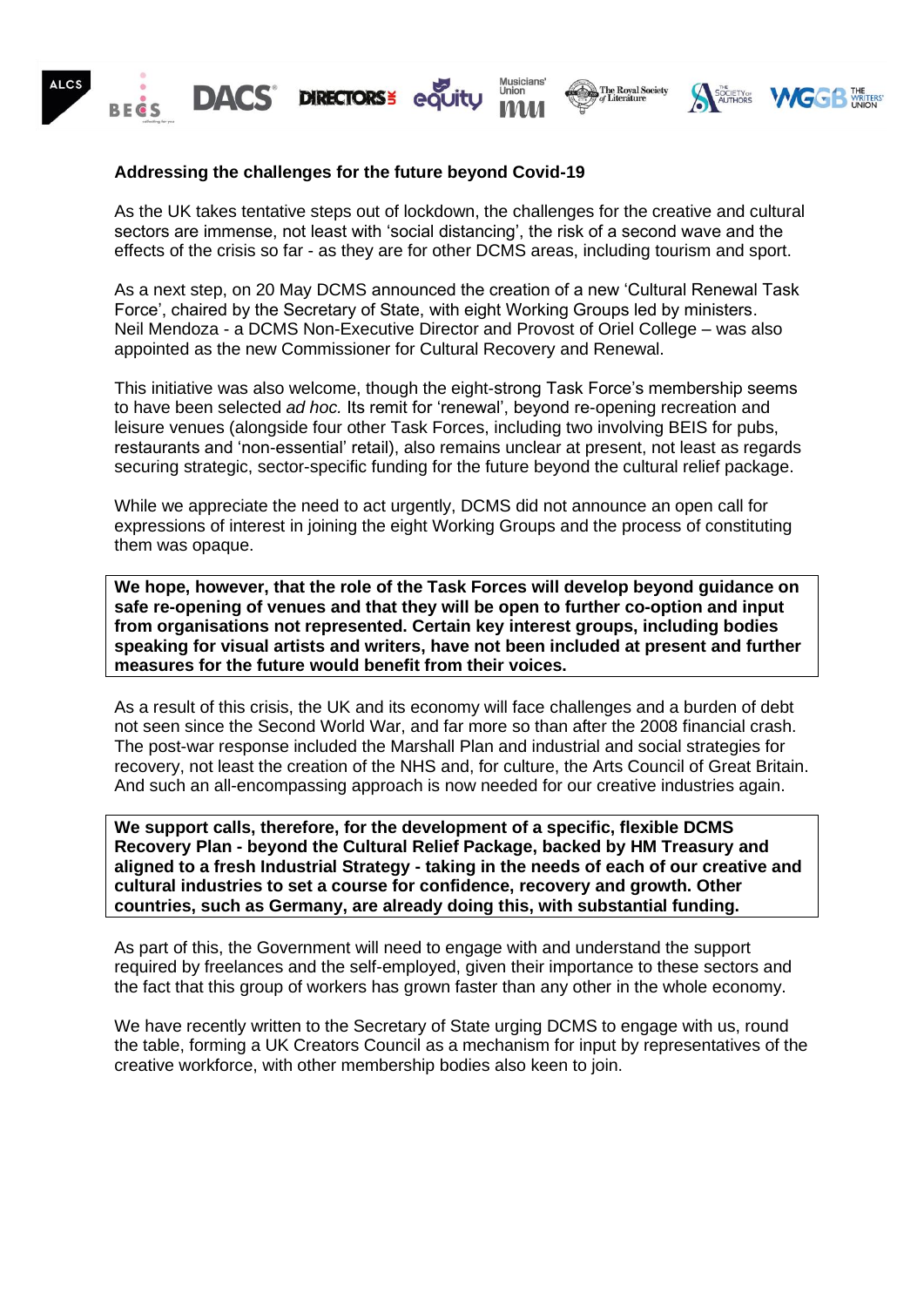

As membership organisations, we do not have a place on the Creative Industries Council – of which the DCMS and BEIS Secretaries of State are Joint Chairs - despite representing the very creators who are the lifeblood of our cultural and creative sectors.

Yet we are uniquely placed to offer our expertise and resources constructively to assist DCMS (and BEIS) in supporting the artists, writers, directors, musicians, performers and other creators affected by the crisis and on which these industries depend, together with the further challenges ahead for the UK's creative economy. **This holistic approach, we feel, would aid the Department and far better inform policy-making, now more than ever.**

A comprehensive Recovery Plan will need to look outwardly, as well as at the creative and cultural base within our country, its nations and regions. It will be essential, for instance, to maintain a world-leading framework for copyright and the protection of intellectual property in the digital world, as a key foundation of the UK's success, and to ensure this is promoted robustly during the ongoing negotiations on our future international trading relationships.

A major contribution to creative incomes also derives from international licensing agreements, including the Artists' Resale Right and mutually recognised music, literary and performing rights, which our expertise has helped to negotiate, monitor and enforce.

The creative and cultural sectors are key, too, to the UK's balance of international trade. In 2018, according to latest DCMS estimates, our creative industries accounted for £35.6 billion of services exports, and the culture sector a further £8.8 billion - of which £15.4 billion and £4.1 billion respectively were to countries within the European Union.

That compared with imports of creative services of £17.8 billion and £4.2 billion for culture, of which £6.6 billion and £1.6 billion were from the EU. It is a substantial surplus on all counts, and testament to our success and the importance of international trade agreements.

The creative industries are defined by the Government as *"those industries which have their origin in individual creativity, skill and talent and which have a potential for wealth and job creation through the generation and exploitation of intellectual property".*

Our creative and cultural industries will be at the fore in future trade negotiations, so it is vital for the Government to support the sector specifically to maintain the UK's reputation as a cultural and creative powerhouse on the world stage. Central to this, too, will be to ensure that our high standards of copyright enforcement and protection are reflected and protected in future trade deals, so that our creative industries continue to be an outstanding success.

**Today a growing proportion of creative content is consumed online. As such, the means for individual rights owners to ensure that they are remunerated for the use of their works - through appropriate collective management systems in cases where individual oversight is impractical or impossible - will continue to play a vital role.**

As well as highlighting the crucial support given by professional trades unions, the current situation has underscored the importance of Collective Management Organisations (CMOs) in helping members, by advancing payment distributions and ensuring their rights are protected in the face of fast-changing consumption patterns, not least during the crisis itself.